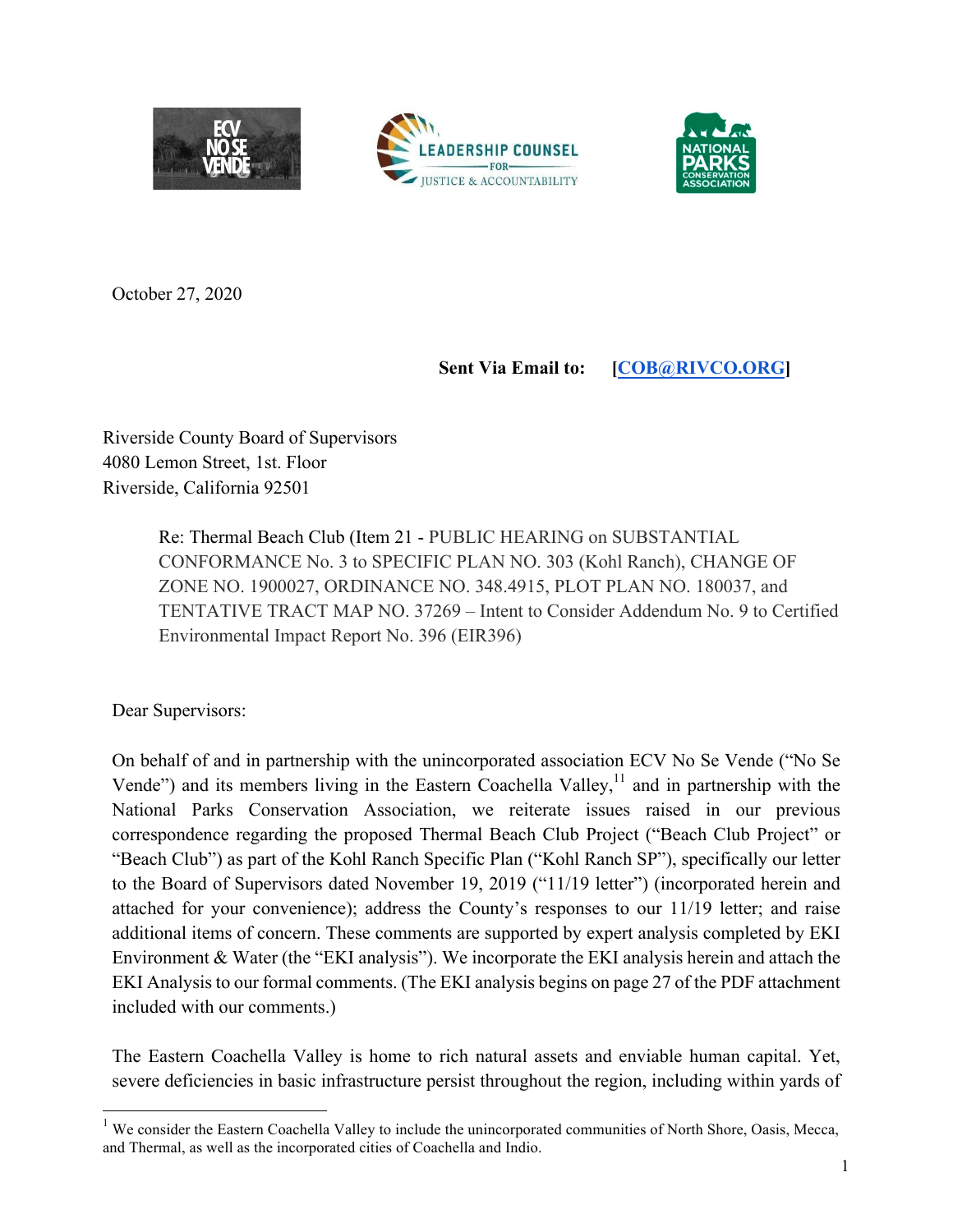the proposed Beach Club Project. Thousands of families lack access to safe drinking water, thousands live in dilapidated housing, and for many, waking up with no running water is a common occurrence. For the thousands of families that live without reliable running water, or safe water, in their homes; there isn't an abundance of water. When considering the thousands of people living in dilapidated homes within steps of the proposed Beach Club's gates, the fact that the most basic Beach Club buy-in fees (actual house not included) are six or seven *times* median household income<sup>2</sup> in Thermal would seem farcical if the situation weren't so tragic, and if the project weren't before the Board of Supervisors today.

The Thermal Beach Club website includes the following admonition:

Own a piece of paradise – an exquisite villa estate set amidst a 20-acre clear blue lagoon and surrounded by a state-of-the-art luxury playground. . . The Thermal Beach Club's lifestyle is designed for thrills, relaxation and making memories for generations to come. Many envision a life of luxury and unbridled adventure, but few truly seek it out.

There is currently no park, no playground, no pool in the town of Thermal.

## **Approval of Environmental Impact Report 396 Addendum No. 9 Would Violate Several Local, State, and Federal Mandates.**

Riverside County must not approve Environmental Impact Report 396 Addendum No.9 (EIR 396 Addendum No.9 or Addendum No.9) and the associated land use proposals and entitlements because doing so would violate local, state, and federal mandates, including, but not limited to the California Environmental Quality Act, Water Code Section 10910 *et seq.,* California Housing Element Law, and Federal and State requirements to affirmatively further fair housing and prevent segregation. Additionally, the Beach Club Project, as proposed, constitutes waste and unreasonable use of water and threatens to violate the Public Trust Doctrine. Finally, our analysis of water use demonstrates that development and operations of the Beach Club would violate the local water district's Maximum Applied of Water Allowance (MAWA).

### Approval of EIR 396 Addendum No.9 Would Violate the California Environmental Quality And Water Code Section 10910 *et seq,*

The Beach Club Project represents a substantial change to the Kohl Ranch SP in several respects, most notably the proposed change of a still lake to surf lagoon with six seven-foot waves every second, the addition of a high water use private clubhouse facility, the addition of a three acre reservoir, and changes in land uses and density. Changes of such significance and changes that implicate such intensification of water use demand a subsequent EIR and updated water supply assessment.

The County Did Not Respond in any way to Several Issues Raised in Our 11/19 letter

 $2$  Base membership at Thermal Beach Club is marketed at \$175,000 according to the Thermal Beach Club website (https://www.thermalbeachclub.com/membership) with full membership valued at \$1,000,000. This does not cover the cost of a house - required by membership - nor does it include monthly fees. Available data shows that median household income in Thermal is between \$25,000 and \$30,000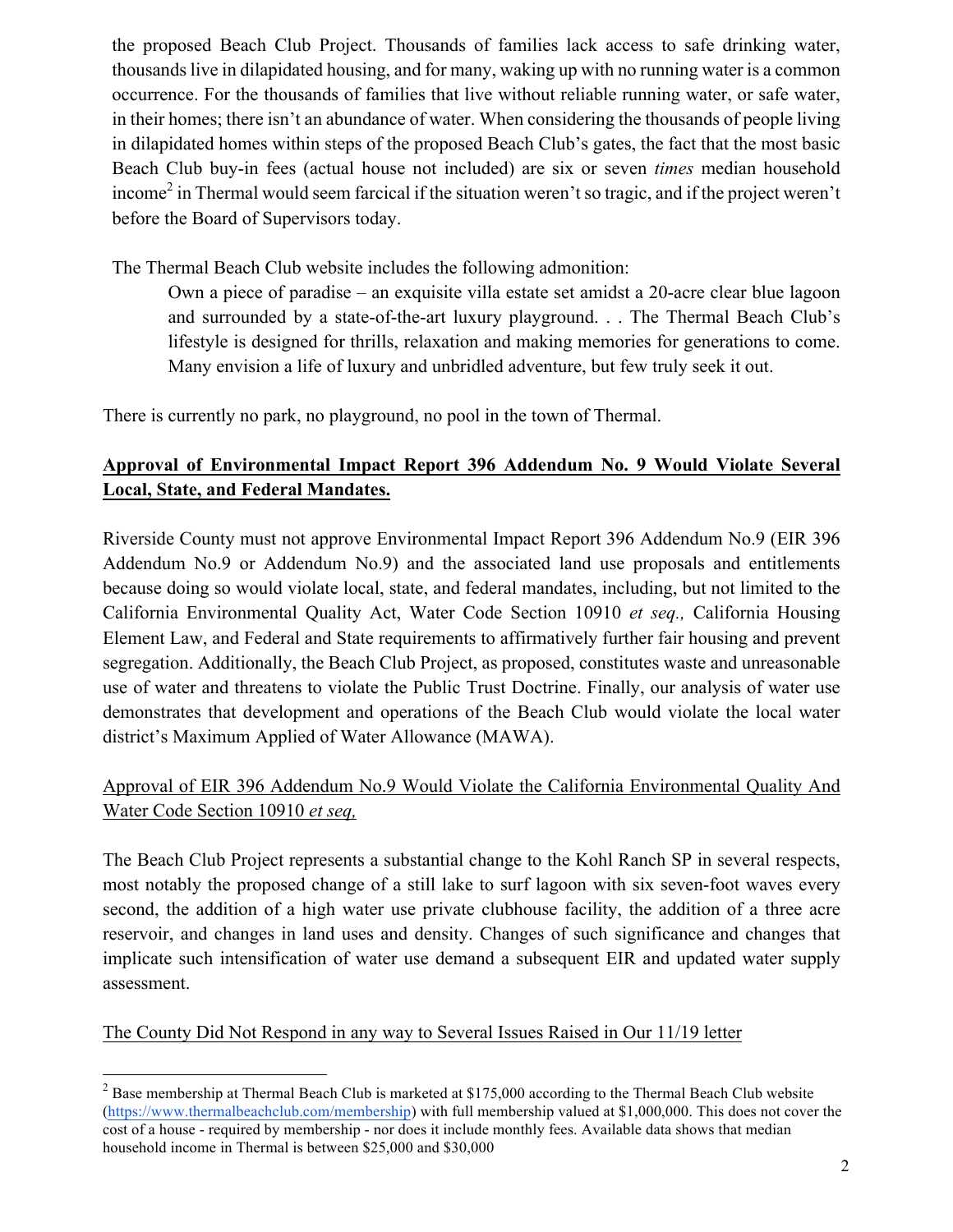In the County's response to our 11/19 letter, the County did not respond to our comments regarding

- Increased water use associated with the addition of the clubhouse facilities
- Inconsistencies with respect to the size of the surf lagoon in different planning documents and informational memos in which descriptions of the surf lagoon vary between 20.6 acres and 22  $\arccos^3$
- Inconsistencies with respect to the size of the clubhouse facilities
- The Discriminatory *effects* of the resort, pursuant Title VIII of the Civil Rights Act of 1968.

The County's failure to provide a stable project description constitutes a CEQA violation (County of Inyo v. City of Los Angeles, 71 Cal. App. 3d 185 (1977) ("[a]n accurate, stable and finite project description is the sine qua non of an informative and legally sufficient EIR.")).

Additionally, despite substantial changes to the project and despite many requests for information, neither the County nor the applicant has provided adequate information to the surrounding community, and neither has provided information in Spanish, the dominant language in the area.

## The County's Responses to Comments Regarding Increased Water Use Based on the Change from a Still Lake to a Surf Lagoon Underestimate the Evaporation Rate of a Surf Lagoon

The County initiates its response to comments in our 11/19 letter by implying that there was no proposed change with respect to the nature of the water feature at Thermal Beach Club: "While it was fair to assume that the lake proposed in SP303A4 would be still, it however makes no claims to the lake being still or not."4 However, the very first component of the project description in the Planning Commission packet describing proposed changes to the project is labeled: "Surf Lagoon."5 Without clear and consistent project descriptions, it is impossible to assess if environmental assessments are accurate and, accordingly, if the project substantially conforms with previously approved iterations.

Riverside County responded to LCJA's comments regarding increased use of water for a wave pool as compared to a still lake, as follows:

Further, Commenter implies that the surf lagoon…..will have increased significant water demands because a still lake will be converted to a surf Lagoon. Commenter doesn't provide any evidence to consider with respect to moving water versus still water. Our analysis based on CVWD's Landscape Ordinance 1302.4, has the increased water demand for the surf lagoon as  $0.43$  percent of the MAWA for the TBC more than a still lake.<sup>6</sup>

<sup>&</sup>lt;sup>3</sup> The County did clarify that the description we pointed to of a 30 acre surf lagoon included the area of the surf lagoon and related amenities, however various planning documents and project descriptions include different size descriptions for the Surf Lagoon including 21 acres (PC Agenda Packet, p. 1; Riverside County Agenda for 10/27/20 description for Agenda Item 21), 22 acres (PC Agenda Packet p. 12, Specific Pan 303A4) and 20.6 Acres (Correspondence from Albert A. Webb Associates dated May 4, 2020)

<sup>4</sup> County of Riverside Response to Comments included in 11/19 Letter, B-3

<sup>5</sup> PC Agenda Packet, P. 1

 $6$  County of Riverside Response to Comments included in 11/19 Letter, B-12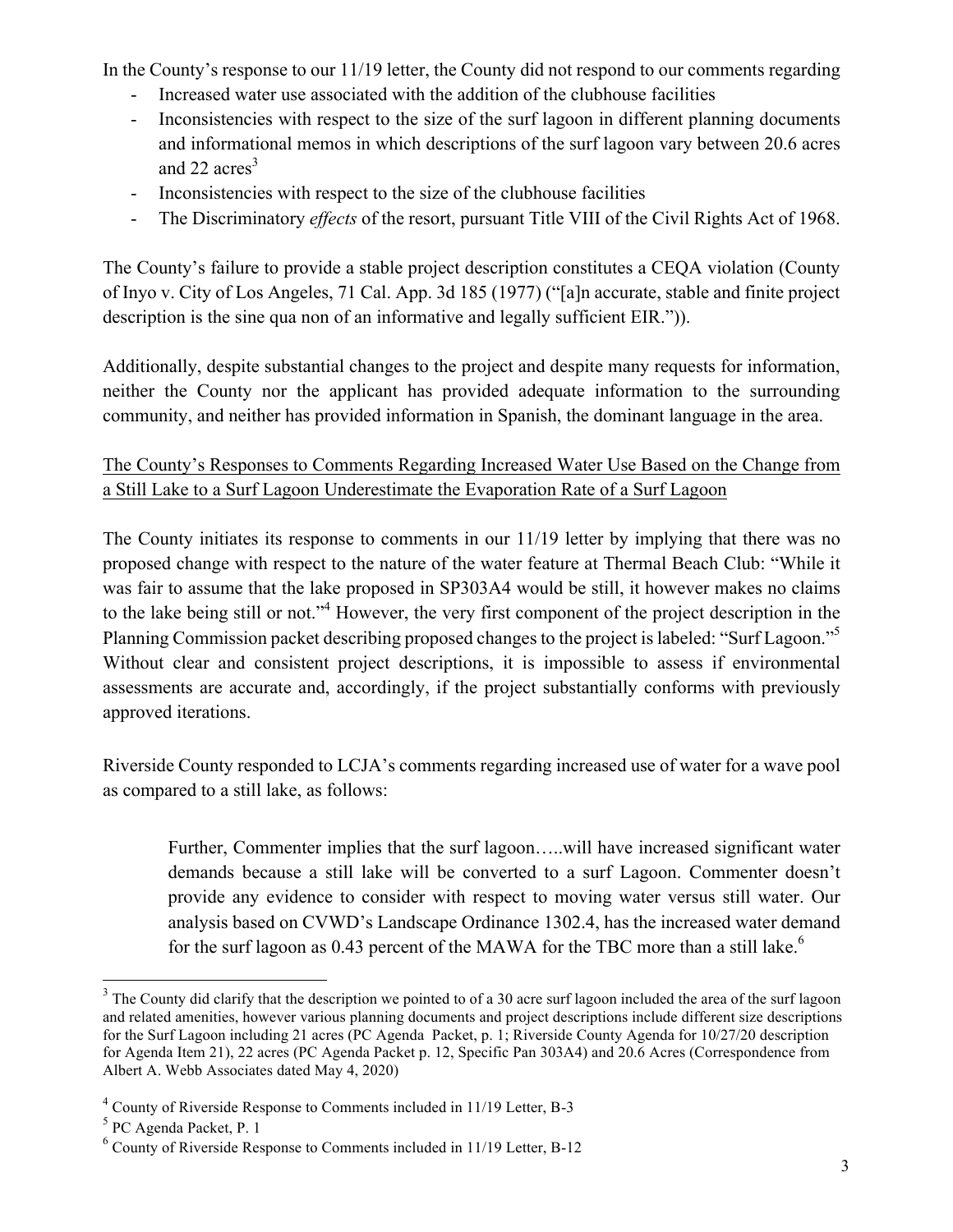As an initial matter, Leadership Counsel did provide evidence that a moving water would significantly increase water demand. Relying on EKI's expert report, which in turn relied on CVWD's own assessments, we included the following points and calculations in our 11/19 letter.

- However, in Table A-2 of the 2011 WSA Appendix A, the unit demand for irrigated landscaping is estimated to be 3.39 AFY/ac, while that for a still lake is estimated at 8.02 AFY/acre. As such, per the 2011 WSA, the unit water demand, even for a still lake, is estimated to be more than twice that of irrigated landscaping (i.e., a park). Based on the WSA prepared by Coachella Valley Water District ("CVWD") for a similar surf lagoon located in Palm Desert (Palm Desert WSA, 2019), the unit water demand for a surf lagoon is estimated to be 13.28 AFY/ac, or roughly four times that of unit demand factor for irrigated landscaping included in the 2011 WSA. As such, it appears that the argument for "substantial conformance" in terms of Surf Lagoon water use as compared to irrigated landscaping and/or a still lake water use is flawed.
- Using surf lagoon-specific water demand factors that were recently employed by CVWD elsewhere (i.e., 13.28 acre-feet per year per acre [AFY/ac]; Palm Desert WSA, 2019), the total water demand for the planned Surf Lagoon alone is estimated to be approximately 292 AFY assuming a 22-acre lagoon. These estimated demands are significantly greater than the 500-unit equivalent demand threshold (i.e., 184.5 AFY).
- The incremental demand associated with the Surf Lagoon is estimated to be between 116 and 221 AFY relative to the water demand estimate for the equivalently-sized lake included in the 2011 WSA (i.e., 176 AFY). The addition of the Clubhouse Village is also expected to have a demand approaching 10 AFY, although no information on the Clubhouse Village demand is presented in the Agenda Packet. As such, even just considering the Surf Lagoon, the incremental volume of demand could exceed the 500-unit equivalent demand threshold (i.e., 184.5 AFY).

Additionally, the County relies on analysis conducted by the Developer's consultant, Albert A. Webb Associates (Webb) which greatly underestimates evaporation from the surf lagoon. Webb argues in its correspondence to Riverside County, dated May 4,  $2020<sup>7</sup>$  that the TBC will not use as much water as the Desert Surf Project because the Surf Club anticipates draining and filling the lake less often than the Desert surf project. However, Webb's analysis obscures the fact that the replacement of evaporation water (not the draining and refilling of the pool) accounts for the majority of water use. Replacement of evaporated water accounts for 71% of the Desert Surf demand.<sup>8</sup> This represents a evaporation rate of 9.54 AFY/Acre, already an extremely conservative

 $7$  We have attached Webb's correspondences of May 4, 2020 to our comments and include them in our submission. The Webb correspondence begins on page 57 of the PDF attached to our comments. 8 EKI Analysis of 10/20/20, p. 19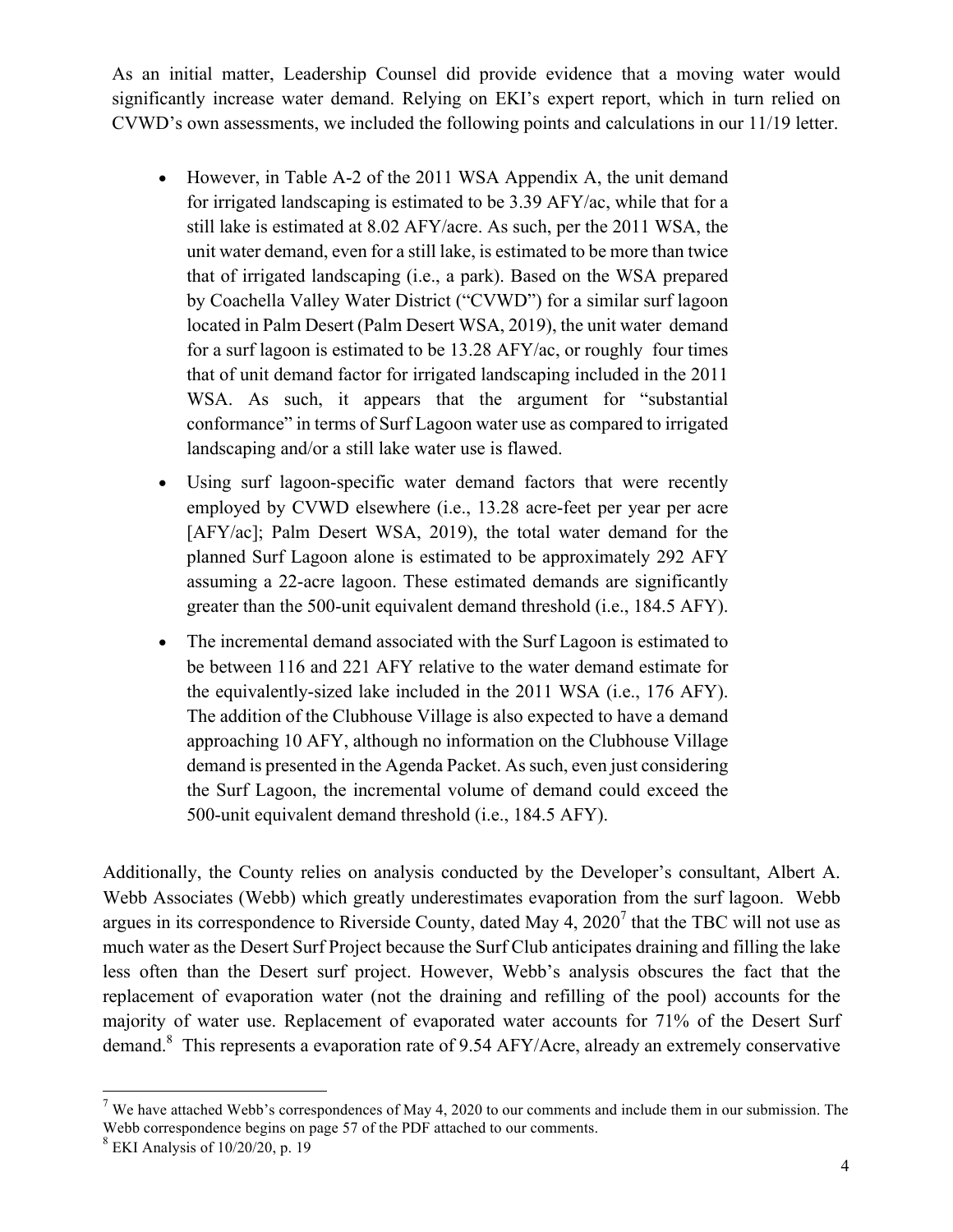factor compared to CVWD's own WSA for Desert Surf which estimates evaporation at more than 13 AFY/Ac.<sup>9</sup> Applying Desert Surf's already conservative analysis for replacement of evaporated water, a 20.56 acre Surf Lagoon results in an estimated water demand of 196 AFY. This is 26% more than Webb estimates for the ETWU for the Surf Lagoon (155.46 AFY, [or 7.56 AFY / Ac based on a 20.6 acre surf lagoon]). Webb uses an inappropriately low "plant factor" of only 1.2 to represent a "moving water body" in the ETWU calculation which is inaccurate given that the Surf Lagoon will be generating significant waves and increasing evaporative water loss. The comparable plant factor used in the Desert Surf calculation was 1.5 (plant factor = ETWU (in gallon) / ETo (in inches) /Area (in square feet) / $0.62$ ).<sup>10</sup>

We find it curious that Webb's calculations - the calculations that CVWD and the County rely on in their determination that no EIR or WSA update is necessary - anticipates *less* evaporation from the Surf Lagoon (~7.5 AFY/Ac) than the 2011 WSA estimated for a still lake at 8.02 AFY / Ac.<sup>11</sup> The calculations and assumptions in the Webb analysis simply don't add up and vary greatly from similar analyses conducted over the past ten years.

It should also be noted that the Beach Club will produce even more waves per area than Desert Surf, which in turn suggests an even greater rate of evaporation for the Beach Club Surf Lagoon as compared to Desert Surf.

The County has failed to provide an accurate or understandable accounting of the water use of the Surf Lagoon, and the County has not provided any accounting of the water use associated with a three acre reservoir or the increased water use associated with the clubhouse facilities. Our analysis, however, demonstrates significant intensification of water use, such that a subsequent EIR and an updated Water Supply Assessment is necessary.

### Increased Groundwater Use Requires Development of a Subsequent EIR and an Updated Water Supply Assessment

In our 11/19 letter, we noted that EIR Addendum 9 conflicts with the relevant sustainable groundwater management plan. The County responded to and obscured our comment by focusing on the Kohl SP's original intent to infiltrate stormwater.<sup>12</sup> As noted by EKI, the County's response implies that the project will not be supplied with any groundwater. However, the Kohl Ranch 2011 WSA states: groundwater may be used during times that Colorado River water is not available. Further, EKI continues, CVWD is the water provider for the site and relies primarily on groundwater for potable water supplies. $13$ 

As discussed in our comments of 11/19/19 and these comments, and supported by EKI's various

 <sup>9</sup> Palm Desert WSA, 2019

 $^{10}$  Id.  $\,$ 

 $11$  EKI Analysis of 10/20/20, p. 20

 $12$  County of Riverside Response to Comments included in 11/19 Letter, B-13

 $13$  EKI Analysis of 10/20/20, p. 7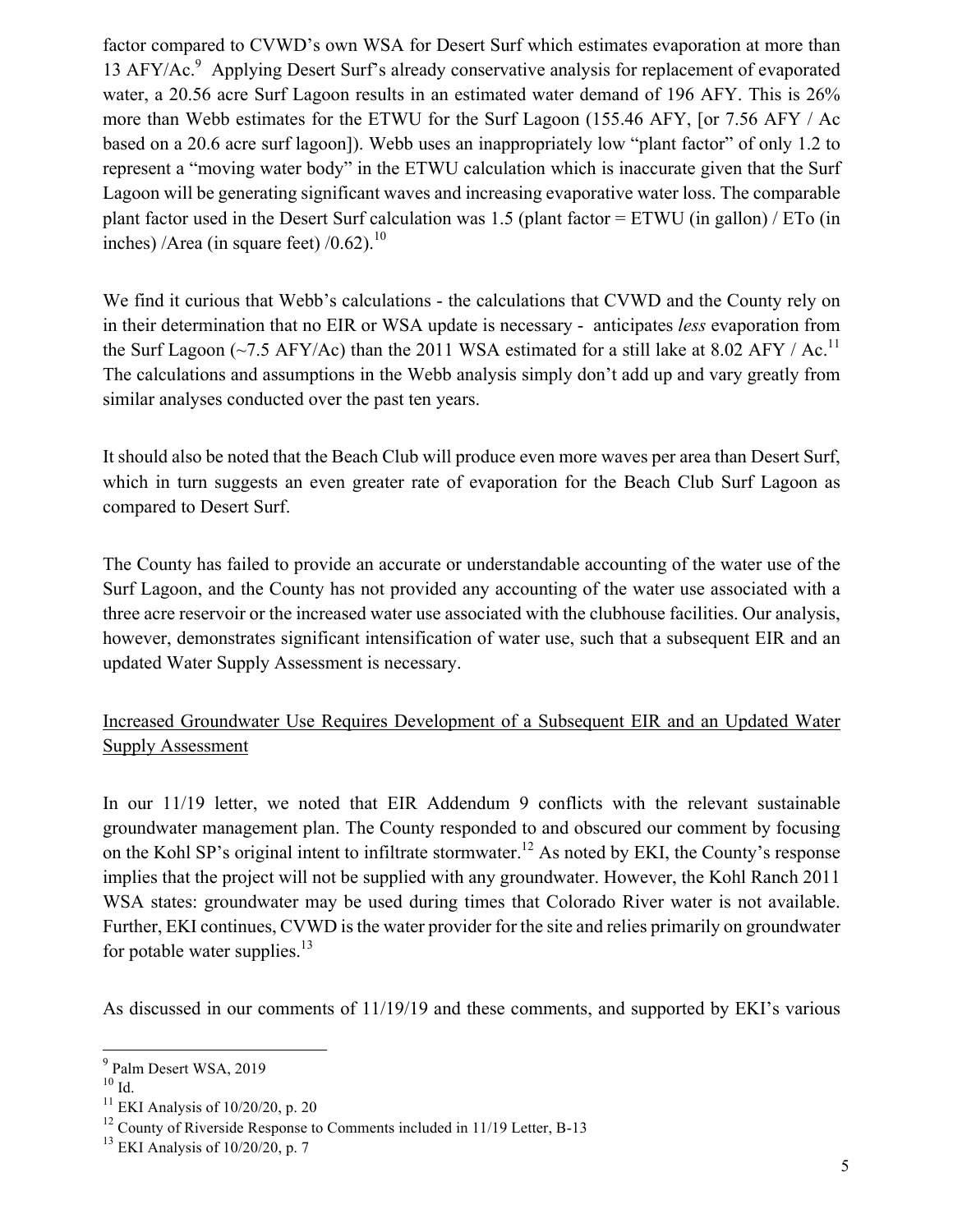analyses, the proposed project will use substantially more water - and thus more groundwater - than the original project. Accordingly, CEQA requires development of a subsequent EIR and the Water Code Section 10910 requires an updated Water Supply Assessment with an updated analysis of groundwater use and groundwater supply.

# Changed Circumstances Require Development of a Subsequent EIR and Updated Water Supply Assessment

Additionally, several substantial changes in circumstances have occurred, and new information has become available, since the County certified the Kohl Ranch EIR, including introduction of SGMA, changes in agreements regarding water allocations from the Colorado River, identified drinking water needs in the eastern Coachella Valley, and continued degradation of the Salton Sea.

The first part of Riverside County's response to LCJA's 11/19 comment regarding changed circumstances implies that the project will not rely on groundwater but will rather rely on recycled water and water from the Colorado River. "As such, the proposed Project will utilize a combination of Colorado River water from the All-American Canal and recycled water for landscaping and Colorado Riverwater from the All-American Canal for the lagoon. Domestic water will be provided from CVWD to serve the proposed homes. This potable water is available from allocation of Colorado River water to serve the project's water needs."14 However, the Kohl Ranch 2011 WSA itself states that groundwater may be used during times that Colorado River water is not available.<sup>15</sup> Additionally, the EIR states that CVWD is the water provider for the site and relies primarily on groundwater for potable water supplies.<sup>16</sup> CVWD's website also states that All drinking or domestic water provided by CVWD comes from the groundwater basin, a source usually referred to as the aquifer. $17$ 

Riverside County goes on to respond with a description of amounts of water available to CVWD pursuant to various contracts. The description is unclear as to CVWD's specific allocation of surface water and focuses on contracted water rights as compared to likely water availability during average and low water years.

Contrary to the County's summary conclusions, the Beach Club will have substantial impacts that have not been analyzed by a EIR. As noted throughout these comments and in previous comments, a substantial change in the Kohl Ranch Specific Plan to change a still water feature into a wave pool, introduction of a three-acre reservoir, and introduction of a clubhouse with a pool, spa and commercial kitchen represent a significant intensification of water use. Even conservative estimates demonstrate a 20% increase in water use for just the surf lagoon. No EIR or other analysis has assessed the impact of water use associated with the clubhouse, the three acre reservoir, or water treatment for the lagoon.

<sup>&</sup>lt;sup>14</sup> County of Riverside Response to Comments included in 11/19 Letter, B-15

 $15$  EKI Analysis of 10/20/20, p. 10

 $16$  Id.

<sup>17</sup> https://www.cvwd.org/154/Where-does-my-water-come-from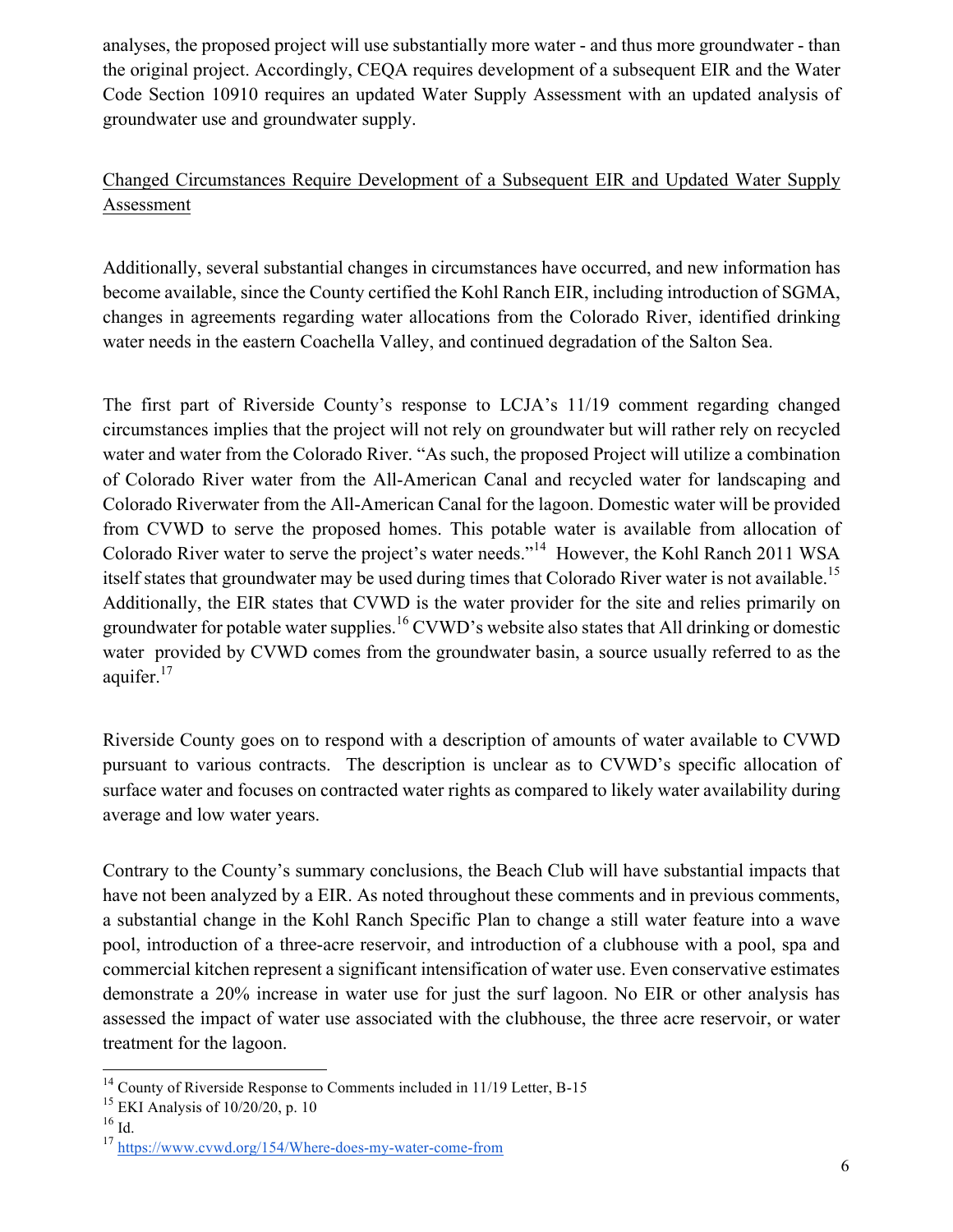Finally, we'd like to point out that there are inconsistencies with respect to reasons given for CVWD's extension of the Water Supply Assessment. CVWD's letter of May 5, 2020<sup>18</sup> to Riverside County states the following on page 2:

"On January 12, 2018, CVWD received a memorandum from Webb confirming that there were no significant changes to the Project's WSA / WSV as approved, except for one specific subdivision being prepared for development called the Thermal Beach Club. Pursuant to Water Code Section 10910(h)...CVWD extended the WSA/WSV through January 2023."

However, in the County's response to Comments states, "Thus, in January 2018, CVWD determined there to be definite physical evidence that construction on the Kohl Ranch had begun prior to the end of the 5-year review deadline and CVWD was notified when the project began construction."<sup>19</sup>

As noted above and repeated throughout, a subsequent EIR and updated Water Supply Assessment are necessary to evaluate the substantial changes to the project and intensified uses of the project, especially with respect to water. Additionally, pursuant to Public Resources Code Section 21166 a new Environmental Impact Statement that includes a revised WSA is required here because there has been substantial changes in the project, environmental impact report and new information has become available.

### **The County has Failed to Demonstrate Substantial Conformance with Specific Plan 303 (The Kohl Ranch Specific Plan)**

As noted in previous comments, the proposed changes to the project represent substantial changes that make a finding of substantial conformance. The Surfing Lagoon will use substantially more water than the still lake and thus represents a significant change and an intensification of use. Additionally, the introduction of a three-acre reservoir and clubhouse facilities represents a substantial modification to the Kohl Ranch SP. Finally, the modified intent of the Beach Club - for use as a vacation resort as opposed to residential neighborhood is a substantial modification to the Kohl Ranch SP.

## **Inconsistencies with General Plan Programs, Land Use Policies, and Housing Element Requirements**

We reiterate our comments that the County has failed to demonstrate how the Beach Club Project, as proposed, complies with specific Housing Element and Land Use Programs.

The County's Land Use Policy 28.9 "requires residential Projects to be designed to maximize integration with and connectivity to nearby community centers, rural villages, and neighborhood centers." This Beach Club project continues to be inconsistent with LU28.9. The County's response

 $18$  CVWD's May  $5<sup>th</sup>$  letter to the County is included in the attachment that accompanies our comments. The letter begins on page 65 of the PDF

 $19$  County of Riverside Response to Comments included in 11/19 Letter, B-16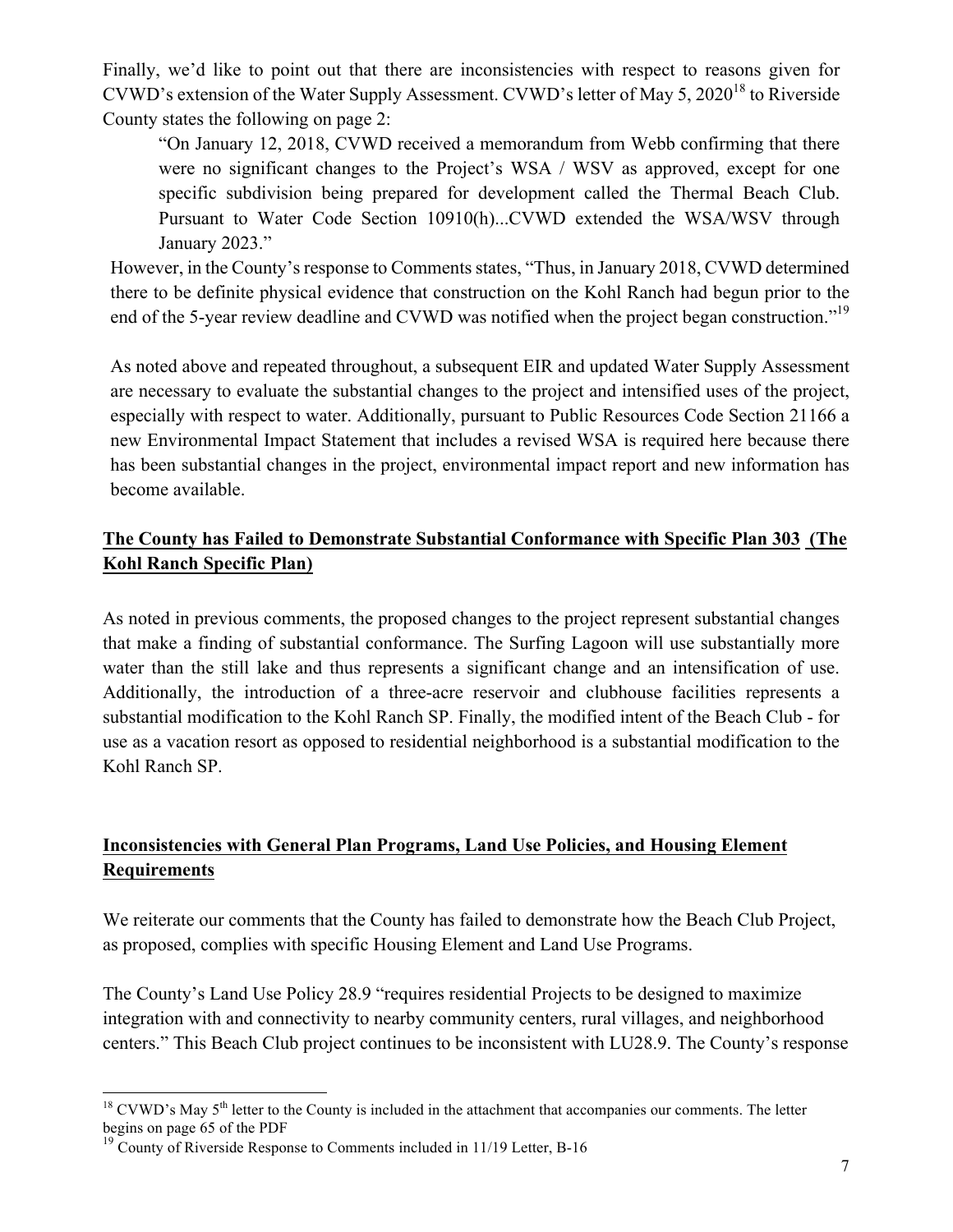to LCJA's 11/19 comment regarding the County's failure to demonstrate how the project would maximize integration and connectivity to surrounding community centers, rural villages, and neighborhood centers is insufficient. The County mistakenly claims that since there is no development within the Project's surrounding area to provide connectivity, the project need not provide any connection. However, the County fails to recognize the Surrounding General Plan Land Use Designations north and west of the Project.<sup>20</sup> Specifically, the North and West encompass Medium Density Residential designations and the West encompasses Commercial Retail designations. Also, the Project's site location is located within the Kohl Ranch Specific Plan, whose General Plan Foundation Component is Community Development.<sup>21</sup> The goal of Community Development designated areas is to accommodate a balance of jobs, housing, and services within communities.<sup>22</sup> Therefore, because there is in fact development within the project's surrounding area and the Project's designated area is Community Development, the County once again has failed to show how it will connect to surrounding community centers, rural villages, and neighborhood centers as required.

The County has failed to sufficiently show efforts to implement Housing Element Program 1.2e which requires the County to provide for the inclusion of mixed-income housing in future new growth areas of the county through development agreements and other mechanisms. The County responded by stating that "through the County's efforts to designate lands for high density and mixed used development, it has the ability to provide housing stock for such households".<sup>23</sup> However, the County did disclose which particular effort it was referring to. Also, the County stated that "these land use efforts are supplemented with other efforts by the County and in coordination with groups and affordable housing developers to provide the housing stock to meet the needs of lower income households" but it nevertheless failed to specifically name those efforts for reference. Without such critical information, the County has failed to implement Housing Element Program 1.2e.

Finally, the County states that it is currently processing an amendment to the General Plan (GPA No. 190004) to integrate Environmental Justice policies and mapping into the Land Use Element and Healthy Communities Element, pursuant to Senate Bill (SB) 1000.<sup>24</sup> It is our understanding that the SB 1000 process has stalled as we have not received any updates as to progress since 2019.

#### **Failure To Comply CVWD Ordinance 1302.4**

The County and the Coachella Valley Water District rely on developer's consultant to assess the proposed Beach Club project's compliance with CVWD Ordinance 1302.4. Webb's calculations rely on inaccurate estimates of the Surf Lagoon's water use (see above) and don't provide calculations to support estimated water use of clubhouse facilities and a three-acre reservoir. Additionally, as noted in the EKI analysis, Webb relies on extremely aggressive water use estimates for landscaping.

 <sup>20</sup> PC Agenda Packet, p. 16

 $^{21}$  Id., p.  $3$ 

<sup>&</sup>lt;sup>22</sup> Riverside County General Plan, Land Use Element, p. LU-58

 $^{23}$  County of Riverside Response to Comments included in 11/19 Letter, B-32

 $^{24}$  Id.  $\,$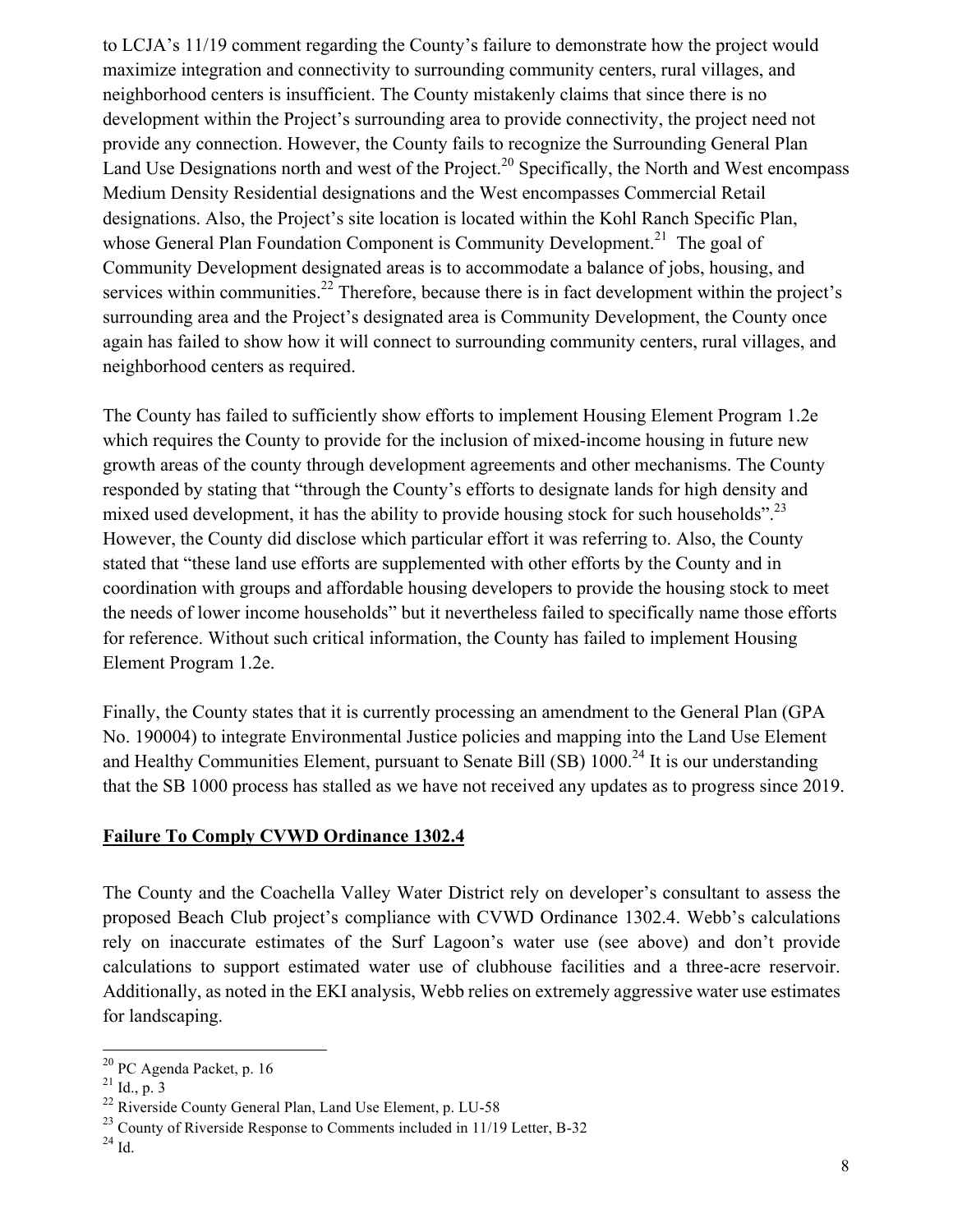Webb's own analysis - even including conservative irrigation and inaccurately low water use for recreational activities - shows that the estimated water use will be less than 7 acre feet (or 1%) below the Maximum Applied Water Allowance MAWA pursuant to CVWD's Ordinance 1302.4. Accordingly, the true water use associated with recreational uses will tip the Beach Club project over the MAWA and draw it out of compliance with the 1302.4. Even assuming Webb's evaporation assumptions, a surf lagoon of just 1 acre larger than the 20.6-acre lake Webb assumes (thus the size of the surf lagoon as described in several planning documents) would push the Beach Club over the limit.

Thus, not only does it appear that the Beach Club violates CVWD's water ordinance, but in doing so, the project will also violate CEQA's mandate that the analysis of the project ensures consistency with local ordinances designed to protect the environment.

### **Failure to Adequately Assess Air Quality** Impacts

Addendum No. 9 discloses significant new air quality impacts. EIR396 did not analyze the proposed project's compliance with the South Coast Air Quality Management District's (SCAQMD) 2016 Air Quality Management Plan (AQMP). *See* Addendum No. 9, Environmental Assessment (E.A.) p. 24. The AQMP thresholds, of course, did not exist when the original EIR was certified. In Addendum No. 9, the County acknowledges that the proposed project's "emissions of NOx will exceed the SCAQMD threshold" under the 2016 AQMP. *Id.* The addendum proposes new mitigation measures to address the NOx exceedances. However, the mitigation measures need only be implemented "[w]here physically and economically feasible . . .." These exceedances of regulatory emissions levels and proposed mitigation measures were not discussed in EIR396.

Similarly, EIR396 failed to address the proposed project's localized air quality impacts on sensitive receptors including several schools near the project. *See* E.A. p. 25. Addendum No. 9 finds that the proposed project's "emissions of PM-10 will exceed [SCAQMD's localized significance threshold]." E.A. p. 26. This impact was not disclosed in EIR396 and is not a minor or technical change to the original analysis. These new air quality impacts should be subject to public review in a subsequent EIR.

### **Changed Circumstances Require an Updated Analysis of Impacts to Biological Resources.**

EIR396 determined that the project would not impact biological resources. "However, since the adoption of EIR396, Coachella Valley Multiple Species Habitat Conservation Plan (CVMSHCP) was adopted. The project is now located within the boundaries of the CVMSHCP." E.A. p. 28. In other words, the project's location within the boundaries of a federal Endangered Species Act conservation plan was not analyzed in EIR396. Moreover, Addendum No. 9 acknowledges that there may be significant impacts on protected and special status species and proposes mitigation measures. E.A. p. 30-31. This is not a minor or technical change to EIR396, which did not analyze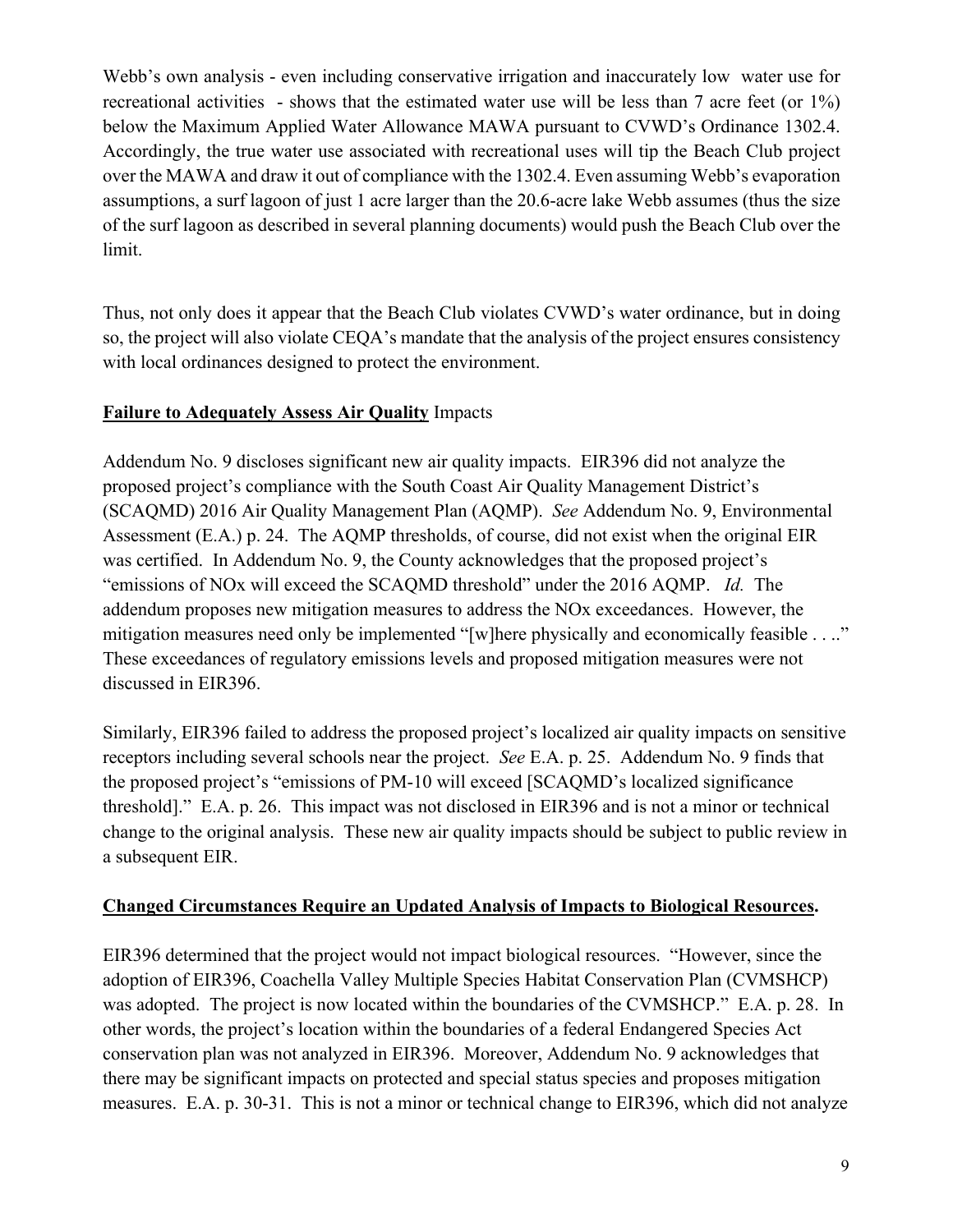these impacts or propose mitigation measures. Thus, the County should prepare a subsequent tEIR to analyze the new impacts on biological resources.

### **The EIR Fails to Adequately Assess Greenhouse Gas Emissions.**

Addendum No. 9 admits that the proposed project's greenhouse gas emissions (GHG) were not analyzed in EIR396. E.A. at p. 50. The failure to analyze GHG emissions in an EIR is a significant omission that cannot be cured through a GHG analysis in an addendum. Moreover, it is not true that "all the information necessary to evaluate GHG emissions generated by the Project was available in EIR396." On the contrary, EIR396 did not disclose any GHG emissions from the proposed project. The County's unsupported assumption that the proposed project will comply with the 2018 "Riverside CAP" is insufficient. Although agencies may rely in part on numerical thresholds to determine if GHG emissions are significant, such thresholds "do not relieve the lead agency of its duty to determine the significance of an impact independently." *Ctr. for Biological Diversity v. Dept. of Fish & Wildlife*, 361 P.3d 342, 357 (Cal. 2015). Thus, the County should conduct a GHG analysis in a subsequent EIR.

# **Failure to Comply with Fair Housing and Civil Rights Mandates**

We reiterate comments from our 11/19 in which we noted that approval of the Thermal Beach Club, and development and operations of the Beach Club itself may violate both state and federal Fair Housing and Civil Rights laws.

We also would like to point to this Board's unanimous vote declaring racism and inequity a public health crisis at its August 4, 2020 meeting.<sup>25</sup> The resolution (No. 2020-179), among other things, condemns systemic racism and commits to prioritize investment of time in promoting equity to address social determinants of health; identify and implement solutions to eliminate systemic inequity in all external services provided by the County including, but not limited to, the following sectors: health, social services, housing, homelessness and workforce, business and community, public works, land use and environment, finance and government and public health; and, implement community-based alternatives to address harms and present trauma. The County further resolved to assess and apply an equity lens to internal policies and practices, adopt preventative measures, develop initiatives and programs to fight systemic racism and implicit bias to further health, wellness and equity in all aspects of community life.

Approval of the Thermal Beach Club runs contrary to the County's own stated commitment of eliminating systemic racism.

 <sup>25</sup> http://riversidecountyca.iqm2.com/Citizens/Detail\_Meeting.aspx?ID=2289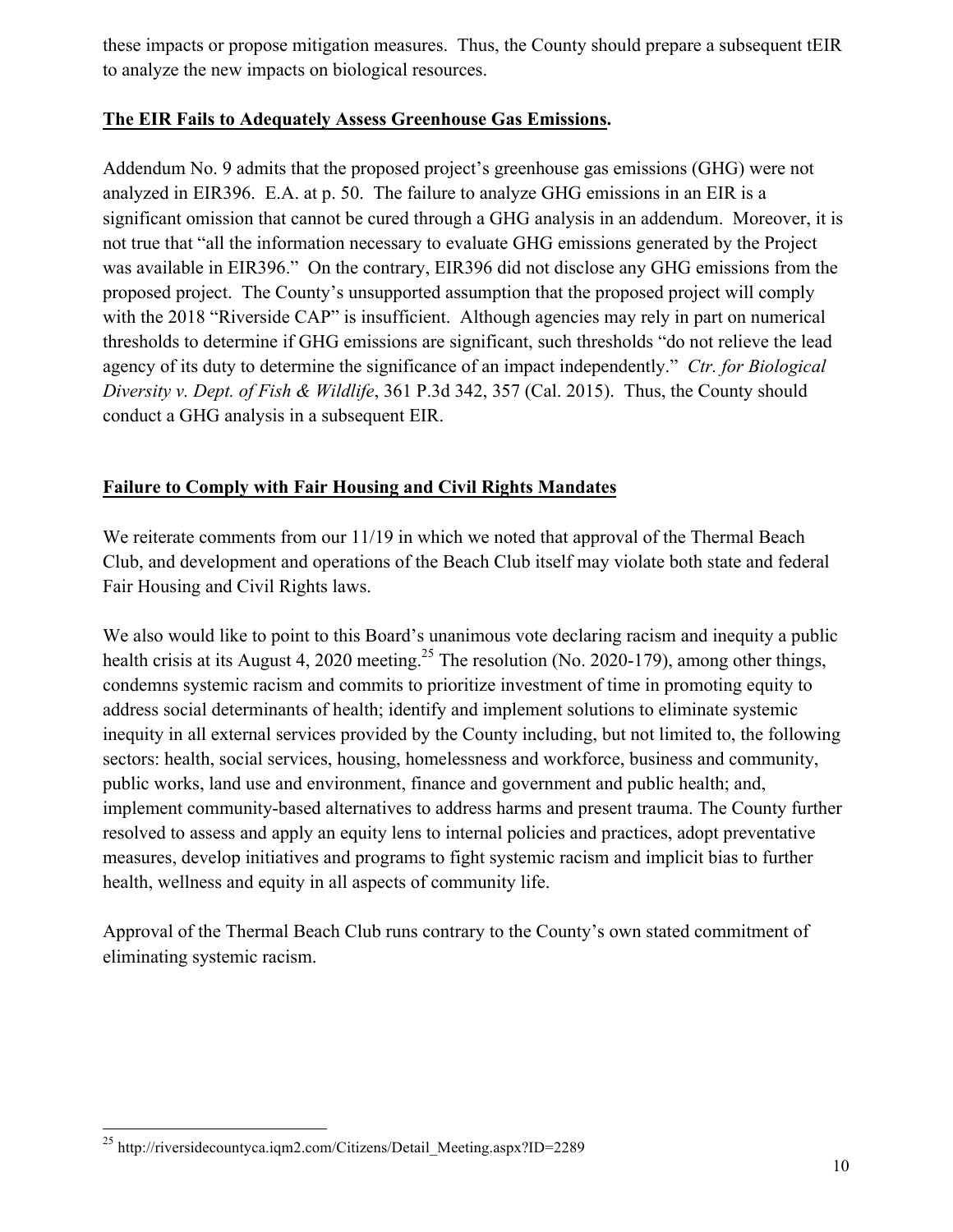#### Perpetuation of segregation

Title VIII of the Civil Rights Act of 1968 (42 U.S.C. §§ 3601–3619) prohibits discriminatory effects in the area of housing. Such discriminatory effects can take the form...creating, increasing, reinforcing, or perpetuating segregated housing patterns.<sup>32</sup> Segregative-effect claims focus on the harm done to the local community and on how a challenged action affects residential segregation in the area. Courts have found that segregative-effect claims can arise from a defendant's actions to either oppose or support a project. (*Shannon v. United States Dep't of Housing & Urban Development* (3d Cir. 1970) 436 F.2d 809.) HUD's discriminatory-effect regulation requires two elements for a segregative-effect claim: (1) there must be "segregated housing patterns because of race [or other protected characteristic]" in the relevant community; and (2) the defendant's challenged practice must "create[ ], increase[ ], reinforce[ ], or perpetuate[ ]" those segregated housing patterns. (24 C.F.R. § 100.500(a).)

Here, the expansion of a resort community that draws affluent vacationers to the almost entirely Latino community of Thermal<sup>33</sup> threatens to perpetuate segregation.

#### Failure to Affirmatively Further Fair Housing

California Gov. Code 8899.50(a)) states that:

Affirmatively furthering fair housing" means *taking meaningful actions,* in addition to combating discrimination, that overcome patterns of segregation and *foster inclusive communities free from barriers that restrict access to opportunity* based on protected characteristics. Specifically, affirmatively furthering fair housing means taking meaningful actions that, taken together, address significant disparities in housing needs and in access to opportunity, *replacing segregated living patterns with truly integrated and balanced living patterns, transforming racially and ethnically concentrated areas of poverty into areas of opportunity,* and fostering and maintaining compliance with civil rights and fair housing laws. *(emphasis added)* 

<sup>&</sup>lt;sup>32</sup> 78 FR 11460, 11469 [Implementation of the Fair Housing Act's Discriminatory Effects Standard]. <sup>33</sup> According to the U.S. Census Bureau, 2013-2017 American Community Survey 5-Year Estimates, Thermal is over 99% Latino.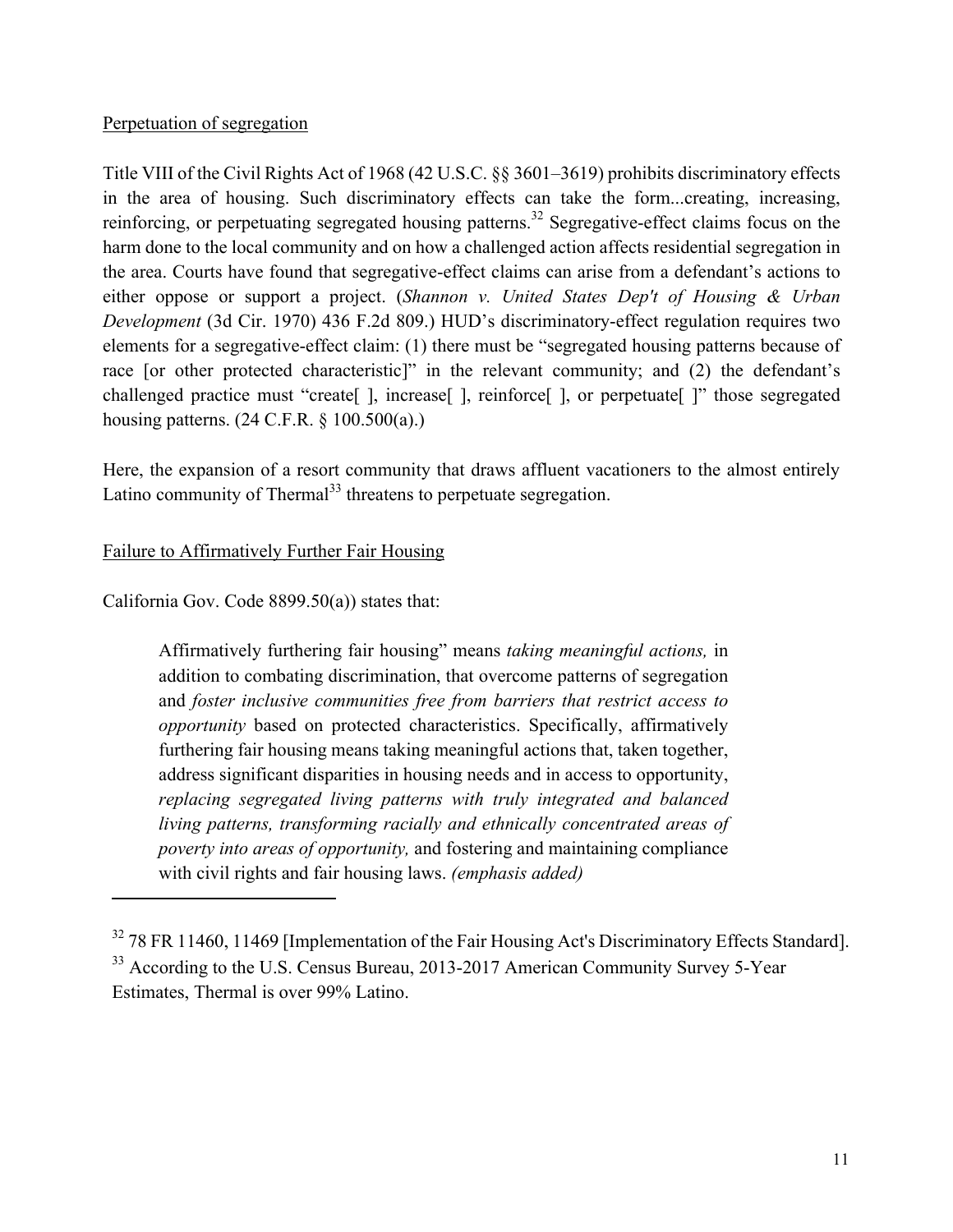In contrast to these requirements, the Beach Club Project is likely to exacerbate patterns of segregation.

#### **Waste and Unreasonable Use**

Notably, the County's response notes that CVWD puts its water allocation to "reasonable and beneficial use." In reviewing the project and in the context of an increasingly precarious situation for tens of thousands of residents in the eastern Coachella Valley who rely increasingly strained surface water imports, contaminated and / or intermittent groundwater supplies or who are impacted by a subsiding Salton Sea, we contest the conclusion that the use of more than 200 acre feet per year of water for a members-only surf lagoon constitutes a reasonable and beneficial use of water.

The "reasonable and beneficial use" doctrine is codified in the California Constitution. It requires that "the water resources of the State be put to beneficial use to the fullest extent of which they are capable, and that the waste or unreasonable use or unreasonable method of use of water be prevented, and that the conservation of such waters is to be exercised with a view to the reasonable and beneficial use thereof in the interest of the people and for the public welfare.<sup>"26</sup> A determination of reasonableness of a use "cannot be resolved in vacuo isolated from statewide considerations of transcendent importance."<sup>27</sup>

We find *Joslin v. Marin Municipal Water District* instructive on the present matter. In *Joslin*, the court was weighing the relative importance of water and the conservation thereof with the use of water to mine gravel and sand.

> Is it "reasonable," then, that the riches of our streams, which we are charged with conserving in the great public interest, are to be dissipated in the amassing of mere sand and gravel which for aught that appears subserves no public policy? We cannot deem such a use to be in accord with the constitutional mandate that our limited water resources be put only to those beneficial uses "to the fullest extent of which they are capable," that "waste or unreasonable use" be prevented, and that conservation be exercised "in the interest of the people and for the public welfare." (Cal. Const., art. XIV, § 3.) We are satisfied that in the instant case the use of such waters as an

<sup>&</sup>lt;sup>26</sup> Cal Const, Art. X § 2; see also Water Code § 100; United States v. State Water Resources Control Bd. (1986) 182 Cal.App.3d 82, 105 ["…superimposed on those basic principles defining water rights is the overriding constitutional limitation that the water be used as reasonably required for the beneficial use to be served."].

<sup>27</sup> *Joslin v. Marin Municipal Water Dist.* (1967) 67 Cal.2d 132, 140.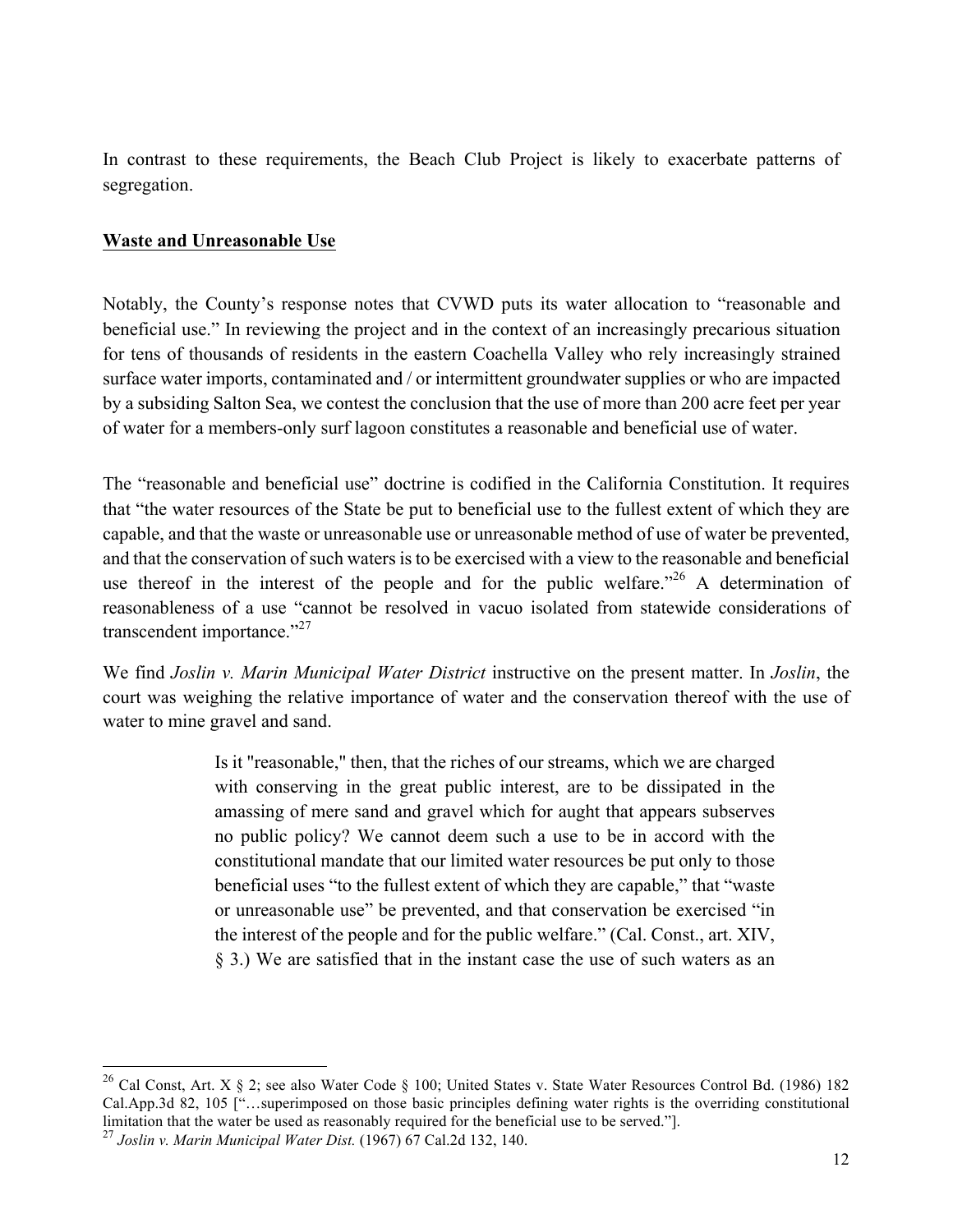agent to expose or to carry and deposit sand, gravel and rock, is as a matter of law unreasonable within the meaning of the constitutional amendment.<sup>28</sup>

We believe that a court would similarly find that the use of more than (and likely much more than) 200 acre feet per year of water to be an unreasonable use in the context of increased drought, dwindling surface water supplies, precarious drinking water supplies, and withering Salton Sea. We similarly contend that allocation of more than 200 acre feet per year, impacting navigable surface waters, for recreational privileges to members of an exclusive club that is cost prohibitive to the surrounding community (just membership, exclusive of monthly dues and the cost of property, *starts* at \$175,000 - between six and seven times the median household income in Thermal) violates public trust doctrine.<sup>29</sup>

#### **Alleged Community Outreach Was Inadequate**

On November 19, 2019, Riverside County and the developer's consultant committed to conducting ongoing and meaningful community outreach and engagement to understand and address the community's concerns with the project. However, these commitments were not met. Meetings with the developer's consultant and individual organizations or agencies were held privately. No open or public community meetings that specifically invited residents were held.

The open community meetings that were held, known as the "Visioning Sessions" were meant to discuss general concerns and hopes that residents from Thermal and Oasis had regarding the future development of and investment in their communities. These meetings were not publicized as meetings to discuss Thermal Beach Club, and Thermal Beach Club was not discussed during those meetings<sup>30</sup>. Only two of those community visioning sessions were held even though Riverside County committed to continuing them and including the communities of Mecca and North Shore. They were discontinued abruptly after those two sessions.

The only open community meeting meant to directly discuss the project was held on October 14, 2020 at the Thermal and Oasis Community Council. Testimony provided at this special meeting was overwhelmingly in opposition of the project. We are still awaiting minutes and recordings from that meeting, but we estimate that approximately twenty people made comments in opposition to the project; no members of the public (beyond members of the Thermal Oasis Community Council) spoke in support.

 <sup>28</sup> *Id.* at 140-41

<sup>29</sup> *United States v. State Water Resources Control Bd.* (1986) 182 Cal.App.3d 82, 106; *see also Nat'l Audubon Soc'y v. Superior Court* (1983) 33 Cal.3d 419, 426 ["before state courts and agencies approve water diversions they should consider the effect of such diversions upon interests protected by the public trust, and attempt, so far as feasible, to avoid or minimize any harm to those interests."].

<sup>&</sup>lt;sup>30</sup> https://planning.rctlma.org/Portals/14/AP/ECV/TO\_VisioningFlyer\_01.18.20\_S\_E.pdf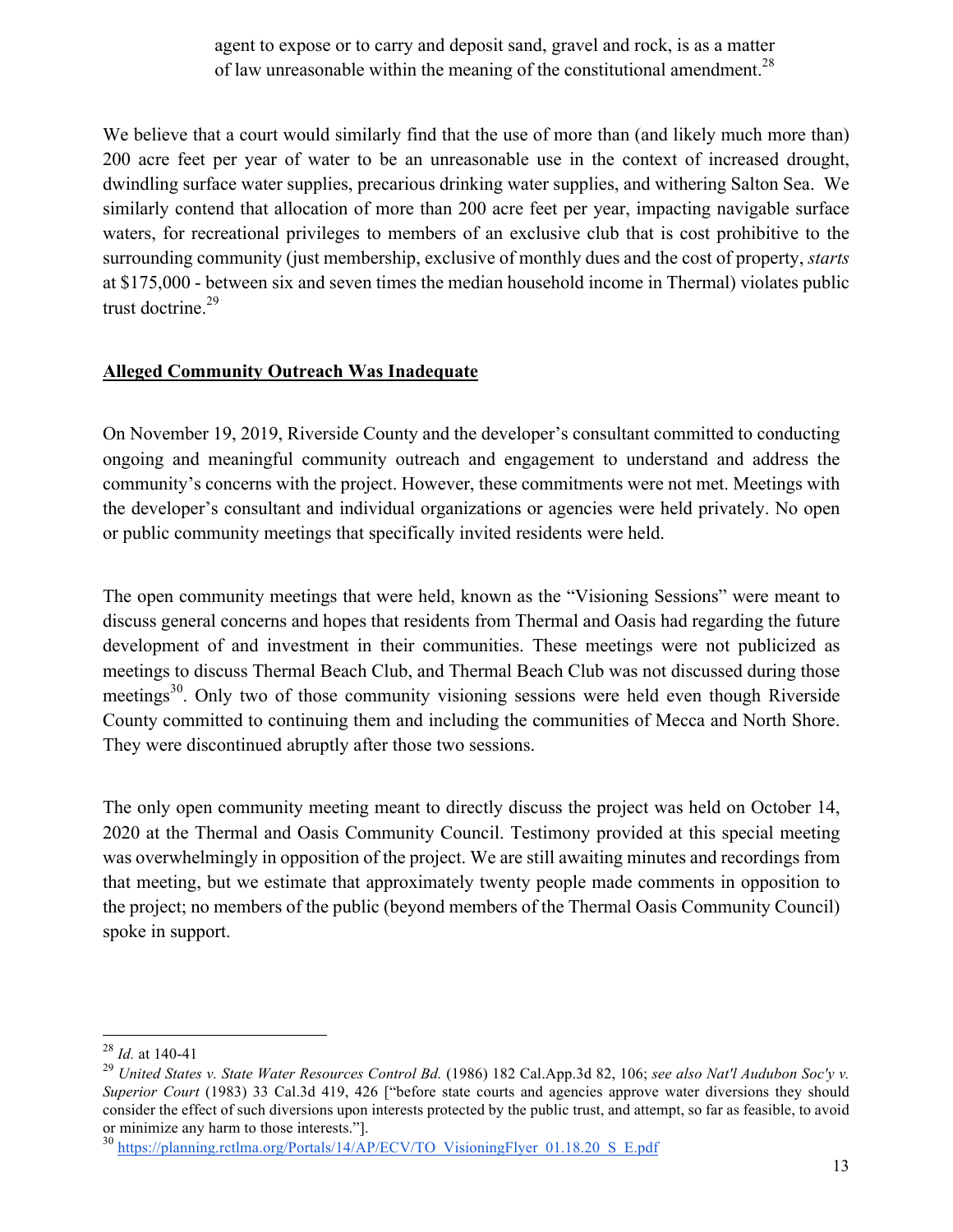# **The Purported Community Benefits Don't Correct for a Fundamentally Flawed Project and Environmental Assessment**

The Developer has touted a variety of "community benefits" that will accompany this project through either incidental benefits to nearby parcels and commitments to provide certain investments and services at some point in the future. The Developer and county have identified certain incidental results of Kohl Ranch's past developments including expanded water and wastewater infrastructure which in turn has facilitated housing development. While we do not dispute the importance of basic infrastructure and housing, we do dispute that the County, the service provider, affordable housing developers, and community members must rely on the incidental benefits of luxury development for basic necessities of safe drinking water and wastewater service. There are millions of dollars available for basic infrastructure from a variety of state and federal funding sources including the community development block grant program, the state's infill infrastructure grant program, the state / federal clean water and drinking water revolving loan program (which provides grants to disadvantaged communities), state SB 2 funds, bond funds, and the SAFER program. Additionally, local funds in the form of property taxes, the County's General Fund, and the County's allocations of CDBG and other HUD funds. A concerted effort to draw resources to the eastern Coachella Valley could and would surpass the incidental and accidental benefits previous Kohl Ranch developments provided in the area of basic infrastructure.

Kohl Ranch has agreed - or agreed to agree - to provide certain services and investments should development of the Thermal Beach Club proceed. For example, written materials suggest that the Thermal Beach Club is committed to following the lead of other private surf facilities who are working with nearby schools to offer surf curriculum to students by providing surf curriculum to students of the schools located at Avenue 66 and Tyler. No information other than a commitment to consider some access for certain students is provided. More information is necessary to understand the scope of access that people in Thermal and surrounding communities will have to the surf lagoon and / or the extent to which students can access surf facilities at any of the numerous surfing facilities in the Coachella Valley.

Kohl Ranch has also agreed to provide \$2,300 per housing unit planned at Thermal Beach Club for community needs. Our understanding is that these funds would support capacity fees to facilitate connection to water and wastewater services. Two issues of note. The \$2,300 per housing unit totals \$750,000, or 75% of the cost of 1 full membership at Thermal Beach Club. Additionally, as noted above, funds to pay for connection fees for lower income residents are available from state and local funding sources.

Kohl Ranch will also consider identifying sites for affordable housing development but available materials are unclear as to where or when actual units of affordable housing would be built. Developers have made it clear that no affordable housing sites would be identified within either the Thermal Beach Club portion of the Kohl Ranch SP or the Quintana area - an area planned for workforce housing. It is unclear to us why there will be no areas identified for affordable housing within either the Thermal Beach Club or the Quintana area and we remain unclear as to the estimated